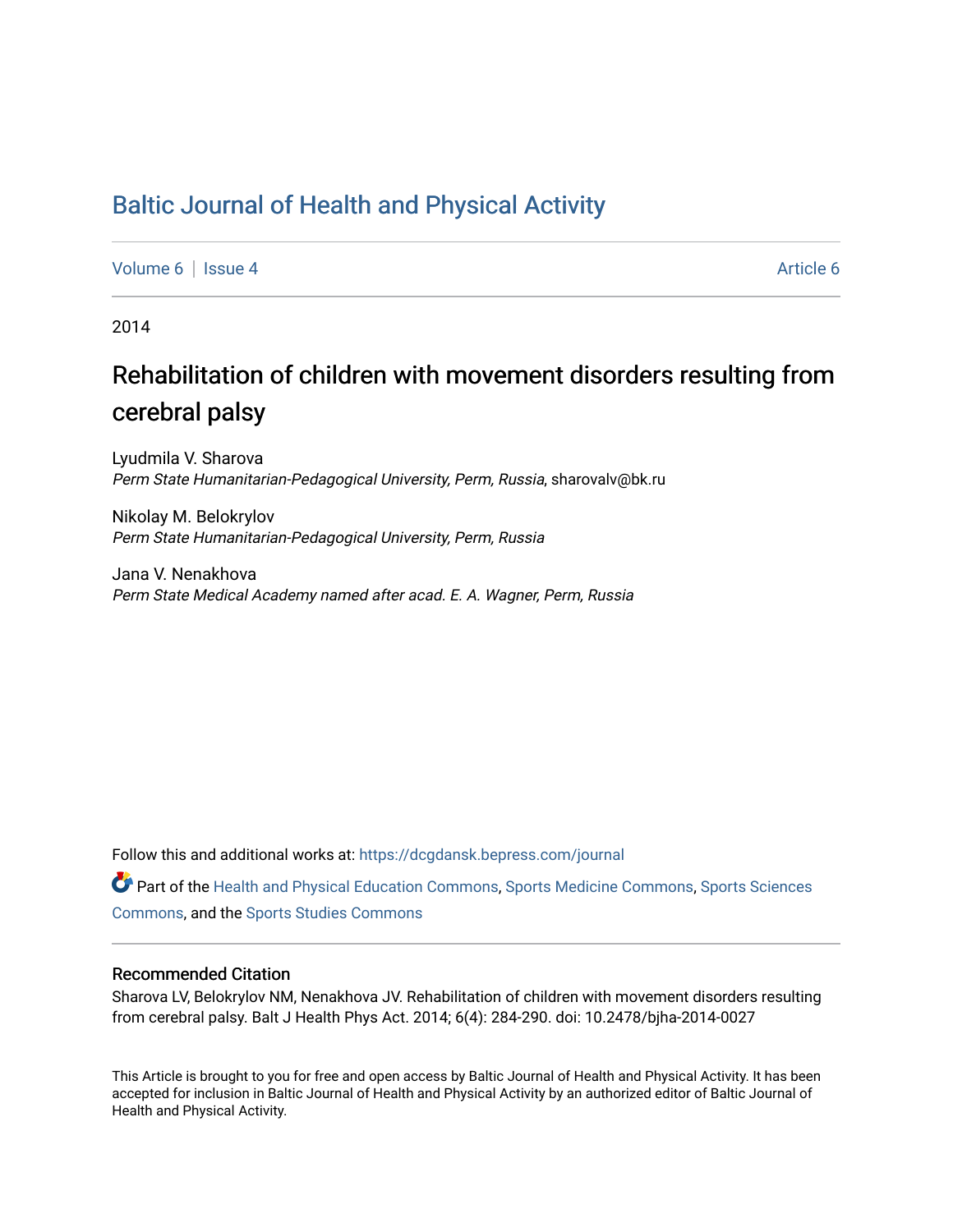

DOI: 10.2478/bjha-2014-0027

|                                                                                                                                                                                                                                | <b>Rehabilitation of children with movement</b><br>disorders resulting from cerebral palsy                                                                                                                                                                                                                                                                                                                                                                                                                                                                                                                                                                                                                                                                                                                          |  |  |  |  |
|--------------------------------------------------------------------------------------------------------------------------------------------------------------------------------------------------------------------------------|---------------------------------------------------------------------------------------------------------------------------------------------------------------------------------------------------------------------------------------------------------------------------------------------------------------------------------------------------------------------------------------------------------------------------------------------------------------------------------------------------------------------------------------------------------------------------------------------------------------------------------------------------------------------------------------------------------------------------------------------------------------------------------------------------------------------|--|--|--|--|
| <b>Authors' Contribution:</b><br>A - Study Design<br>B - Data Collection<br>C - Statistical Analysis                                                                                                                           | Lyudmila V. Sharova <sup>1 ADEFG</sup> , Nikolay M. Belokrylov <sup>1 BDEFG</sup> ,<br>Jana V. Nenakhova <sup>2 BCEFG</sup>                                                                                                                                                                                                                                                                                                                                                                                                                                                                                                                                                                                                                                                                                         |  |  |  |  |
| D - Data Interpretation<br>E - Manuscript Preparation<br>F - Literature Search<br>G - Funds Collection                                                                                                                         | Perm State Humanitarian-Pedagogical University, Perm, Russia<br>Perm State Medical Academy named after acad. E. A. Wagner, Perm, Russia                                                                                                                                                                                                                                                                                                                                                                                                                                                                                                                                                                                                                                                                             |  |  |  |  |
|                                                                                                                                                                                                                                | Key words: cerebral palsy, rehabilitation, physiotherapy, pediatric orthopedics, joint<br>deformity, contracture, orthopedic devices                                                                                                                                                                                                                                                                                                                                                                                                                                                                                                                                                                                                                                                                                |  |  |  |  |
|                                                                                                                                                                                                                                | Abstract                                                                                                                                                                                                                                                                                                                                                                                                                                                                                                                                                                                                                                                                                                                                                                                                            |  |  |  |  |
| <b>Background:</b>                                                                                                                                                                                                             | The origin and prevalence of cerebral palsy can hardly be considered fully under-<br>stood. The relationship between orthopedic and neuropsychiatric disorders in children                                                                                                                                                                                                                                                                                                                                                                                                                                                                                                                                                                                                                                          |  |  |  |  |
| <b>Material/Methods:</b>                                                                                                                                                                                                       | with cerebral palsy in the available literature is also insufficiently presented.<br>Authors conducted a clinical and epidemiological analysis and examined the nature of<br>motor disorders in 267 children with cerebral palsy aged from 3 to 16 years old. The<br>monitoring period of patients ranged from 3 to 7 years. They underwent clinical neuro-<br>logical examination, radiography of the spine and joints, ultrasound examination of<br>the joints and periarticular structures, electroencephalography and electroneuromyog-<br>raphy in dynamics, with the help of a variational cardiointervalography characterized<br>by an autonomic dysfunction (Veyn AM, 2000), studied the biomechanical parameters<br>of walking, using scorecards, questioning and evaluate the effectiveness of the treat- |  |  |  |  |
|                                                                                                                                                                                                                                | ment using the special system to cerebral palsy (Pinchuk D Yu, Dudin MG, 2002).<br>Results:   In 80% of cases, brain damage occurred during fetal development. The authors dis-<br>tinguished primary and secondary disorders of movements. 71 persons (26.6%) had<br>neurogenic and myogenic contractures, and in 196 people (73.4%) contractions were<br>exacerbated by bone deformities. In the rehabilitation system 163 people (61 %) had<br>a need for a surgical operation.                                                                                                                                                                                                                                                                                                                                  |  |  |  |  |
| <b>Conclusions:</b>                                                                                                                                                                                                            | The efficiency ratio of the functional status after rehabilitation in different age groups<br>has improved by 10-22% more than before the treatment. It was shown objectively<br>that improvement in the motor capacity in patients with cerebral palsy due rehabilita-<br>tion has a positive effect on the function of the cerebral cortex.                                                                                                                                                                                                                                                                                                                                                                                                                                                                       |  |  |  |  |
| Word count: $3,323$<br>Tables: 2<br>Figures: 0<br>References: 17                                                                                                                                                               | Received: November 2013<br>Accepted: September 2014<br>Published: December 2014                                                                                                                                                                                                                                                                                                                                                                                                                                                                                                                                                                                                                                                                                                                                     |  |  |  |  |
| Corresponding author:<br>Professor, Dr. Biol., Lyudmila V. Sharova<br>Perm State Humanitarian-Pedagogical University<br>614990 Perm, Sibirskaya 24, Russia<br>Phone: 342-219-07-06, 8-342-238-63-26<br>E-mail: sharovalv@bk.ru |                                                                                                                                                                                                                                                                                                                                                                                                                                                                                                                                                                                                                                                                                                                                                                                                                     |  |  |  |  |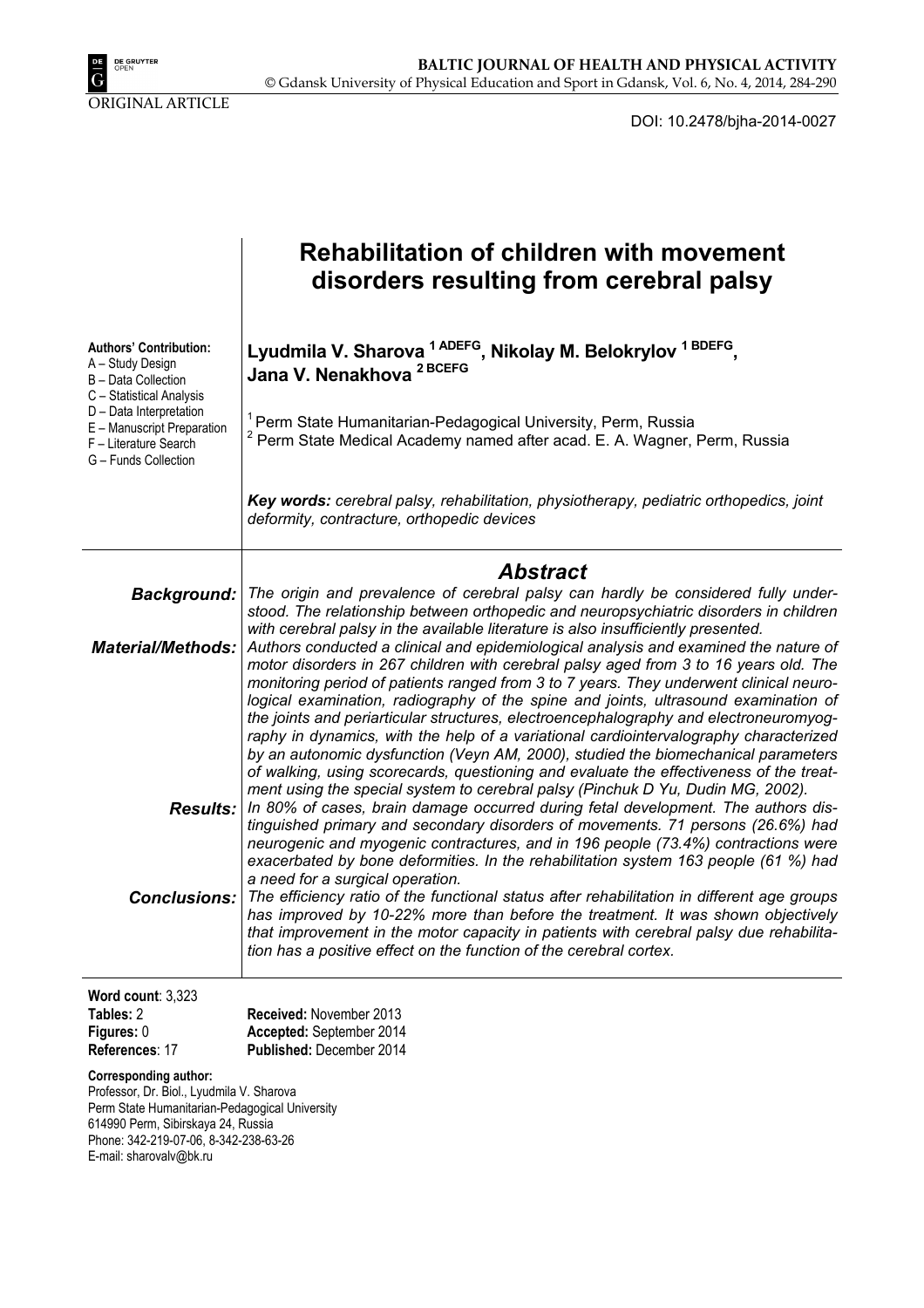### **Introduction**

The adoption of the National Russian program "Health" is closely associated with a reduction in childhood disability, among which cerebral palsy (CP) constitutes 24%. The economic costs of caring for these children account for more than 1.5 million rubles a year. Questions of the origin and spread of the disease can hardly be considered fully explored [1]. Many works of Russian and foreign authors focused on neuropsychiatric disorders, systemic change, forecasting the results of neurological correction in these children [2, 3, 4]. At the same time, the relationship between orthopedic and neuropsychiatric disorders in the available literature is insufficiently represented. The pathology of the musculoskeletal system is detected in all patients with cerebral palsy. Movement disorders with cerebral palsy have different prospects for recovery and are very diverse in presentation and severity. As a rule, they are based on a modified activity tonus-forming structures of the brainstem and subcortical structures; therefore, leading lesions still remain neurological defects that are difficult to correct. At the same time, we see new approaches to conservative and surgical orthopedic rehabilitation of patients [4, 5, 3, 6]. The particular interest for us is the influence of restoring the ability of such children to walk independently on the autonomic and central nervous system [7, 8, 9]. The complexity of such interaction and the desire on this basis to optimize the results of rehabilitation of patients with severe cerebral palsy raises interest in the issue and its topicality. The revealed tendency of "reverse" or otherwise "rising motorneurological" influences was the subject of our study.

The purpose of the work is to clarify the origin and nature of motor impairment in children with cerebral palsy and to improve the efficiency of orthopedic rehabilitation.

The following specific tasks have been proposed:

- 1. To conduct clinical and epidemiological analysis of motor disorders in children with cerebral palsy;
- 2. To explore options and to assess the possibility of orthopedic correction of movement disorders in children with cerebral palsy;
- 3. To identify the relationship between locomotor and neurological manifestations of cerebral palsy in terms of optimizing rehabilitation.

# **Materials and methods**

We studied the character of motor disorders in 267 children with cerebral palsy aged 3 to 16 years old. The period of monitoring the patients ranged from 3 to 7 years. There were 158 boys (59.2 %) and 109 girls (40.8 %). Patients were distributed by forms of cerebral palsy as follows: double hemiplegia – 99 people (37.1%), hemi paresis form – 114 people (42.7 %), spastic diplegia – 48 people (18%), atonic-astatic form – 6 people (2.2%). The standard volume of the examination included different kinds of beam diagnostics: radiography segments of extremities, spine and hip joints, and joints ultrasound investigation (ultrasonography). We studied the bioelectric activity of the brain using an electroencephalograph and software of the "Neurosoft" company. We characterized vegetative dysfunction with the help of a variational cardiointervalography. The electroneuromyographic (EMG) study was conducted.

Analysis of autonomic regulation by method of variational cardiointervalography (CIG) and testing the neuromotor apparatus by electroneuromyography (ENMG) made it possible to detail the engine-vegetative syndrome of mismatch in children with cerebral palsy in different age groups depending on the severity of cerebral palsy. The role of these changes was evaluated in the formation of secondary motor disorders. Changes in the electroencephalogram were noted in the 3-point scoring system by Sheynkman, 2000 [10]. A clearly positive trend is evaluated by 3 points, moderate changes are given 2 points, and 1 point suggests minor changes noted in one direction. Using the computer program Statistica 6.0 linkage with certain parameters using the correlation coefficient  $R^2$  was detected.

To evaluate the effectiveness of orthopedic correction of movement disorders we used the questionnaire survey of patients in long-term observation. Options of the orthopedic correction of movement disorders in patients with cerebral palsy have been detailed in view of the dynamics of clinical and electrophysiological changes, the neuropsychiatric status, disorders of the vegetative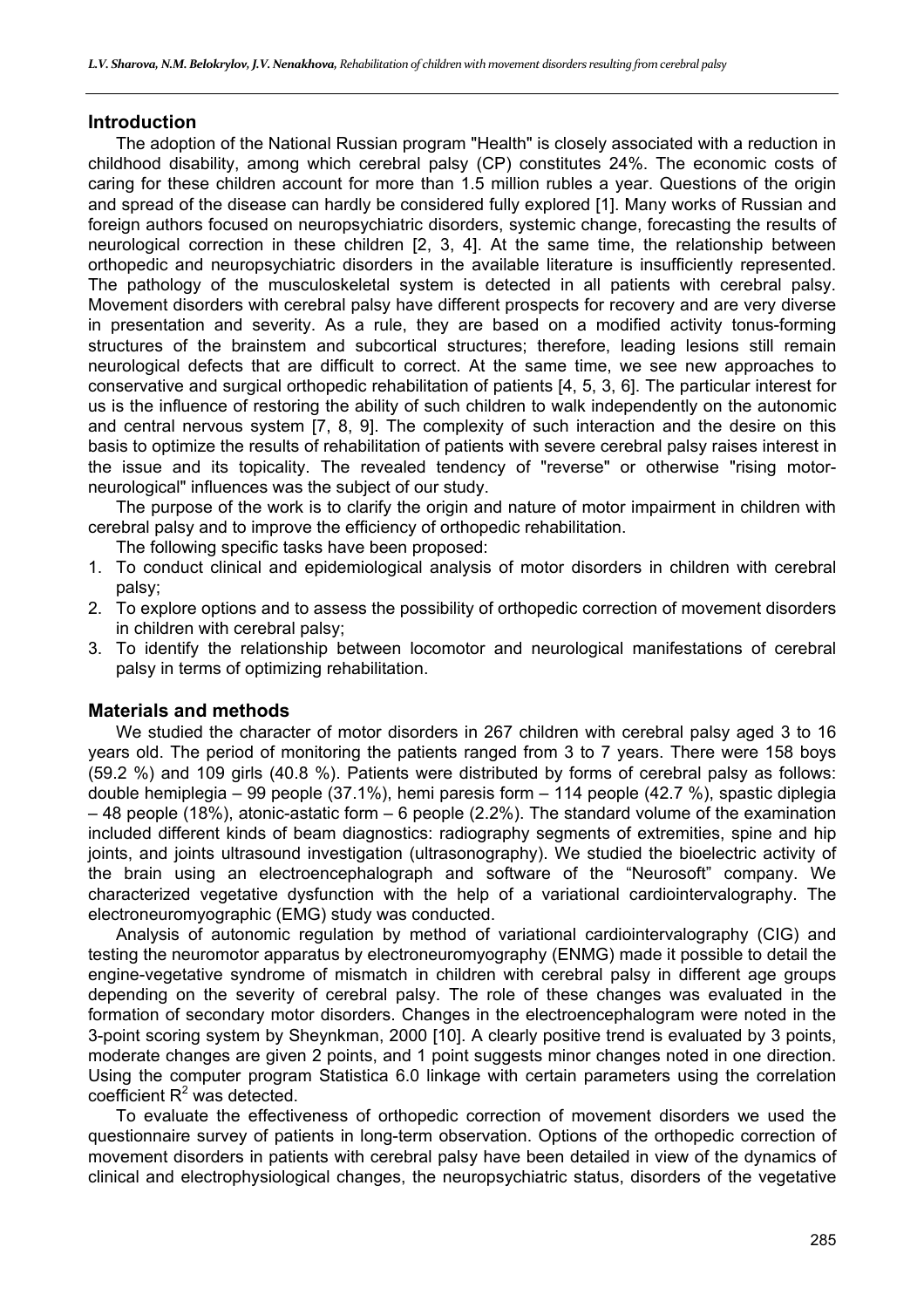nervous system and biomechanical characteristics. To assess the reliability of the results of treatment, the t-test was used, with results believed to be reliable at  $p < 0.05$ .

Correction pathology of the musculoskeletal system consisted of three main phases:

1. The preliminary stage: the preparation of all systems of the body to increase the amount of physical activity, the new motor mode, the fight against physical inactivity. The stimulation of vegetative support activities.

2. The preparatory stage: normalization of the muscular-tonic relationship. Reducing spasticity medication and orthopedic aids. The possible elimination of muscle contractions to ensure complete free movement in all segments of the musculoskeletal system. Restoring alignment of joints and periarticular structures of tissues. This stage is long, and its duration depended on the child's age, severity of disease, preservation of the psyche, the features of the previous treatment.

3. The main stage is associated with learning a normal walking stereotype and maintaining balance while moving. The use of medical equipment and adaptive physical education, the transition from simple movement to improving the function of movement, the development of fine motor skills and complex motor patterns.

The prospect of rehabilitation depends on the degree of preservation of the psyche, the ratio of the real calendar age and the maturity level of the nervous and muscular system, the severity of motor defects.

The objective of surgical treatment of cerebral palsy was the simplification of coordinated muscle activity, while maintaining their involvement in motor response by the intervention at the distal link of the engine, resulting in a decrease in the flow of proprioceptive impulses from a spastic muscle to the segmental motoneurons.

The group of up to 3 years was dominated by conservative orthopedic treatment. The originally set objectives were as follows: (1) to prevent deformation by their correction; (2) to take control of pathological movements; (3) to assist in the development and training of the necessary movements of the child with various forms of cerebral palsy.

Treatment was aimed at reducing muscle tone, eliminating pathological settings and contractures, and it consisted of a landmark use of plaster bandages. Later we used orthopedic products. Prosthetic and orthopedic devices made it possible to move the child and ensure the stable retention of limb segments in the right position. Patients used devices for walking, removable joint-immobilizers, splints, orthopedic shoes. We widely used modern materials for immobilization (bandage soft cast, scotchcast), and a modern version of pivot-hinged immobilizers. The main treatment was carried out in a clinic and rehabilitation center.

Options of orthopedic correction of pathology of the musculoskeletal system in different age groups of patients with cerebral palsy were analyzed. Group I consisted of children from 0 to 3 years, II – 4-7 years, III – 8-12 years, IV – 13-16 years. We used the results of systematic surveys, tables; recorded objective vegetative indices were compared with the obtained data. We used a table on which the outcome of the vegetative tone was assessed, and thus we formed an idea of the general vegetative status [11, 12]. We calculated the coefficient of efficiency of treatment (before and after orthopedic conservative and surgical treatment) by means of an estimate of 21 indicators, in which numerical expressions and condition are inversely proportional [5]. The results of comprehensive rehabilitation in the treatment of diseases of the musculoskeletal system in children with cerebral palsy measured by the coefficient of efficiency (CE) used the following point grading scale: CE from 2.0 – a significant improvement, CE from 1.2 to 1.99 – limprovement; CE from 1.06 to 1.19 – a slight improvement; CE from 0.95 to 1.05 – no improvement, CE less than 0.95 – impairment.

# **Results**

One of the predisposing risk factors for cerebral palsy being premature birth was present in 150 people (56.2%). Fetal hypoxia was recorded in 20 people (7.5%), intrauterine infection in 16 people (6%), fetal malnutrition in 10 people (3.8%). Intrapartum factors of birth trauma were found in 20 people (7.5%), birth asphyxia in 7 people (2.6%), neuroinfections in 3 people. 4 children of twins were found among patients with cerebral palsy. We detailed prenatal factors that characterize the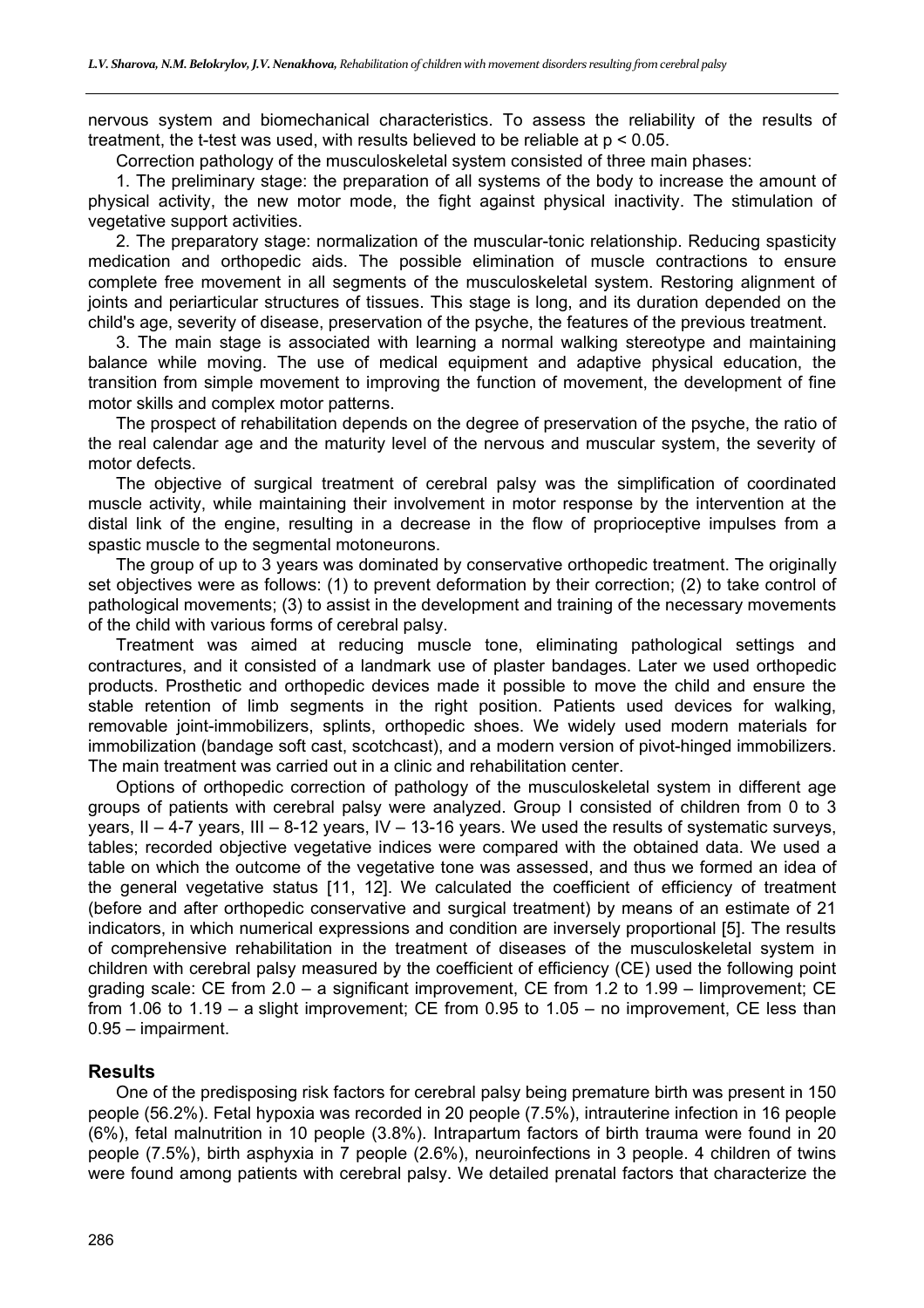mother's health, and the factors that point to errors in the pregnancy process. For example, pregnant toxicosis was observed in 203 people (76%), the threat of termination of pregnancy - in 40 people (15%). In 24 mothers (9%) uterine bleeding impaired placental circulation, the abruption or the dislocation of placenta.

We distinguished primary and secondary movement disorders. The primary movement disorders have been associated with the neurological deficit, owing to the involvement of the motor cortex district or the dysfunction of the pyramidal tract. The most prominent are the muscular-tonic disorders diagnosed in all studied patients. Thus, hypertensive disorders were diagnosed in 169 people  $(63.3\%)$ , hypotonic (atonic-astatic) – in 6 people  $(2.25\%)$ , and mixed – in 92 people  $(34.45\%)$ .

Secondary orthopedic violations were attributed to the formation of bone deformities and contractures. With the growth and development of the child occurred worsening of contractures. Joint contractures were noted in all studied patients, of whom 71 (26.6%) were persons diagnosed with neurogenic and myogenic contractures. The contracture was of neuro-myo-osteogenic nature (mixed type) in 196 people (73.4%). Bone changes presented different options for changing the neck-shaft angle of femur and deformities of the foot. Coxa valga was observed in 248 people (92.9%), coxa vara – in 10 people (3.7%), a combination of the hip joint pathology with equinus deformity of the foot – for 218 people (81.6%), plano-valgus deformity of the foot in 110 people (43%). The combination of equinus and flat-valgus foot deformities was diagnosed in 156 people (58.4%).

Movement disorders combined with the syndrome of autonomic dysfunction in 200 people (75%), symptomatic epilepsy in 20 people (7.5%), and disorders of higher mental functions in 120 people (45%).

It turned out that in group I dependence of autonomic tone with age was the highest (correlation coefficient  $R^2$  reached 0.958). As they get older, children's relationship with autonomic tone decreased, and the correlation coefficient R2 decreased in the  $2^{nd}$  and the  $3^{rd}$  age groups to 0.705 and 0.417, respectively. In adolescents newly diagnosed high dependence of age with autonomic dysfunction had a correlation coefficient  $R^2$  = 0.735.

According to electroencephalography (EEG), the spastic form of cerebral palsy was accompanied by an immature cortex, prevalence of diffuse activation of the mesencephalic-stem structures and local thalamus-cortical insufficiency. Autonomic dysfunction syndrome was caused by a violation of compensatory mechanisms of regulation localized above-segments that presents itself in the nonspecific synchronizing and desynchronizing brain systems.

Statistics revealed changes in the muscle tone and autonomic disturbances in the representation of the group of patients (Table 1).

In the course of orthopedic correction of movement disorders neurodynamic segmental, suprasegmental and adaptation preconditions for the formation of functional systems of the motor analyzer are created. The treatment improves the integrative activity of the brain in a modified apparatus adaptation and regulation. So, there was a trend toward normalization of bio-potentials. In the middle of a course of rehabilitation an electroencephalogram (EEG) revealed evidence of suppression of pathological activity of subcortical brain structures. However, the most significant positive dynamics of EEG is set after the end of rehabilitation. EEG analysis of patients after rehabilitation treatment showed 100% of the positive trend. A slight positive trend was determined in only 20% of cases. Negative dynamics of EEG was not recorded in any case. A study in the dynamics of electroneuromyographic characteristic showed a reduction in the amplitude of the potentials in the flexors of calf.

Changes in the vegetative status based on the study parameters of cardiointervalography dynamics before and after surgical treatment are presented in Table 2.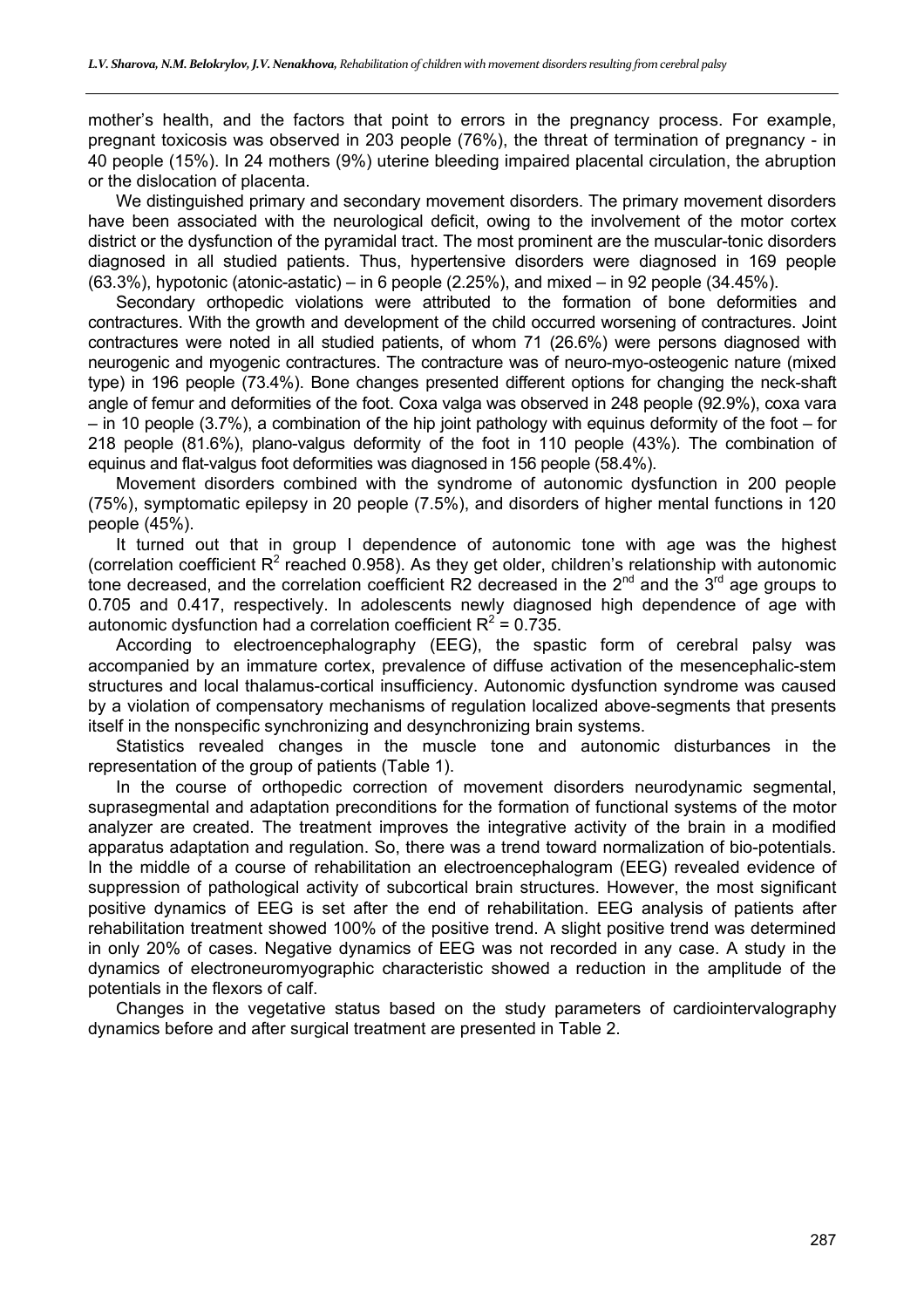| <b>Groups</b>         | <b>Types</b><br>of muscle tone | Vagotonia |      | Sympathicotonia |                | <b>Normal tone</b> |     | Hypersympathi-<br>cotonia |      | In all |      |
|-----------------------|--------------------------------|-----------|------|-----------------|----------------|--------------------|-----|---------------------------|------|--------|------|
|                       |                                | p.        | %    | p.              | %              | p.                 | %   | p.                        | %    | p.     | %    |
|                       | hypertension                   | 12        | 4.5  | 3               | 1.1            |                    |     | 1                         | 0.4  | 16     | 6    |
| 1 <sup>st</sup> group | hypotension                    | 2         | 0.8  |                 |                |                    |     |                           | -    | 2      | 0.8  |
|                       | mixed                          |           | 0.4  |                 |                |                    |     |                           |      |        | 0.4  |
| In all                |                                | 15        | 5.7  | 3               | 1.1            |                    |     |                           | 0.4  | 19     | 7.2  |
|                       | hypertension                   | 10        | 3.7  | 25              | 9.4            | 2                  | 0.8 | 32                        | 12   | 69     | 25.8 |
| 2 <sup>nd</sup> group | hypotension                    | 5         | 2    |                 |                |                    |     |                           |      | 5      | 2    |
|                       | mixed                          | 10        | 3.7  | 5               | $\overline{2}$ | $\overline{2}$     | 0.8 | 10                        | 3.7  | 27     | 10   |
| In all                |                                | 25        | 9.4  | 30              | 11.2           | 4                  | 1.6 | 42                        | 15.7 | 101    | 37.8 |
| $3rd$ group           | hypertension                   | 17        | 6.4  | 22              | 8.2            | 3                  | 1.1 | 12                        | 4.5  | 54     | 20.2 |
|                       | hypotension                    | -         | -    |                 |                |                    |     |                           |      |        |      |
|                       | mixed                          | 11        | 4.1  | 16              | 6              | 17                 | 6.4 | 3                         | 1.1  | 47     | 17.6 |
| In all                |                                | 28        | 10.5 | 38              | 14.2           | 20                 | 7.5 | 15                        | 5.6  | 101    | 37.8 |
| 4 <sup>th</sup> group | hypertension                   | 3         | 1.1  | 6               | 2.2            | 6                  | 2.2 | 8                         | 3.1  | 23     | 8.6  |
|                       | hypotension                    | -         |      |                 | -              |                    |     | 6                         | 2.2  | 6      | 2.2  |
|                       | mixed                          | 6         | 2.2  |                 |                | 9                  | 3.4 | $\overline{2}$            | 0.7  | 17     | 6.4  |
| In all                |                                | 9         | 3.3  | 6               | 2.2            | 15                 | 5.6 | 16                        | 6    | 46     | 17.2 |

|  |  | Table 1. Types of muscle tone and autonomic disorders in children with cerebral palsy |  |  |  |
|--|--|---------------------------------------------------------------------------------------|--|--|--|
|  |  |                                                                                       |  |  |  |
|  |  |                                                                                       |  |  |  |

Table 2. Dynamics of indicators cardiointervalography (CIG) for orthopedic correction of motor disorders in patients with cerebral palsy

| <b>Indicators CIG</b>          | Period           | $1st$ group<br>$n = 19$ | $2nd$ group<br>$n = 101$ | 3rd group<br>$n = 101$ | 4 <sup>th</sup> group<br>n = 46 |
|--------------------------------|------------------|-------------------------|--------------------------|------------------------|---------------------------------|
| Mode, s.                       | Before treatment | $0.73 \pm 0.03*$        | $0.48 \pm 0.02^*$        | $0.68 \pm 0.05*$       | $0.73 \pm 0.03^*$               |
|                                | After treatment  | $0.85 + 0.02$           | $0.26 \pm 0.03*$         | $0.48 + 0.02$          | $0.75 \pm 0.06*$                |
|                                | Before treatment | $0.38 \pm 0.02^*$       | $0.25 \pm 0.04*$         | $0.31 \pm 0.10^*$      | $0.45 \pm 0.02^*$               |
| Variation range, s.            | After treatment  | $0.25 \pm 0.05$         | $0.22 \pm 0.01*$         | $0.21 \pm 0.10^*$      | $0.47 + 0.05$                   |
| Mode amplitude, %              | Before treatment | $16 \pm 0.8^*$          | $29+2.4*$                | $26 \pm 1.2^*$         | $22+4.2*$                       |
|                                | After treatment  | $18 \pm 0.5^*$          | $26 + 1.2$               | $25 + 2.2^*$           | $28 + 2.5$                      |
| Tension index, conventional    | Before treatment | $29.1 \pm 11.0^*$       | $120.8 \pm 10.0*$        | $61.9 \pm 15.0^*$      | $33.8 \pm 10.0^*$               |
| units                          | After treatment  | $42.3 + 0.8$            | $260.2 \pm 0.36*$        | $163.4 + 5.0$          | $40+15.0*$                      |
| Index vegetative balance, %/s. | Before treatment | $42.1 + 0.41*$          | $116+1.22*$              | $83.8 \pm 0.65^*$      | $48.8 + 2.11*$                  |
|                                | After treatment  | $72+0.25$               | $118.2 \pm 0.18^*$       | $119.04 + 0.10$        | $59.6 \pm 1.57$ *               |
| Adequacy of regulation         | Before treatment | $21.9 \pm 0.41$ *       | $60+1.21*$               | $38 \pm 0.62^*$        | $30+2.11*$                      |
| processes %/s.                 | After treatment  | $21.1 \pm 0.21$ *       | $100 + 1.1$              | $52 \pm 0.08^*$        | $37+1.33*$                      |

*The level of significance p < 0.05* 

*\* the accuracy of the ratio of physiological norm.* 

Conservative treatment was performed in 104 people (39%); 163 people (61%) were operated on. The coefficient of efficiency of treatment in the comprehensive rehabilitation of children with cerebral palsy defined the effectiveness of orthopedic correction. Improving treatment outcomes corresponded with efficiency (CE) relative to the initial state (which in this case was evaluated as 100%) in the 1<sup>st</sup> age group by 22%; in the  $2^{nd}$  one by 12%, in the  $3^{rd}$  one by 10%, and in the  $4^{th}$  one by 18%.

#### **Discussion**

In our study, we distinguish between patients with cerebral palsy with primary and secondary movement disorders. It should be noted that an attempt to influence the primary level (but rather on the peripheral nervous system) leads to the formation of a new neurological deficit of another character, although it can decrease the spastic state on the whole [5]. In our study orthopedic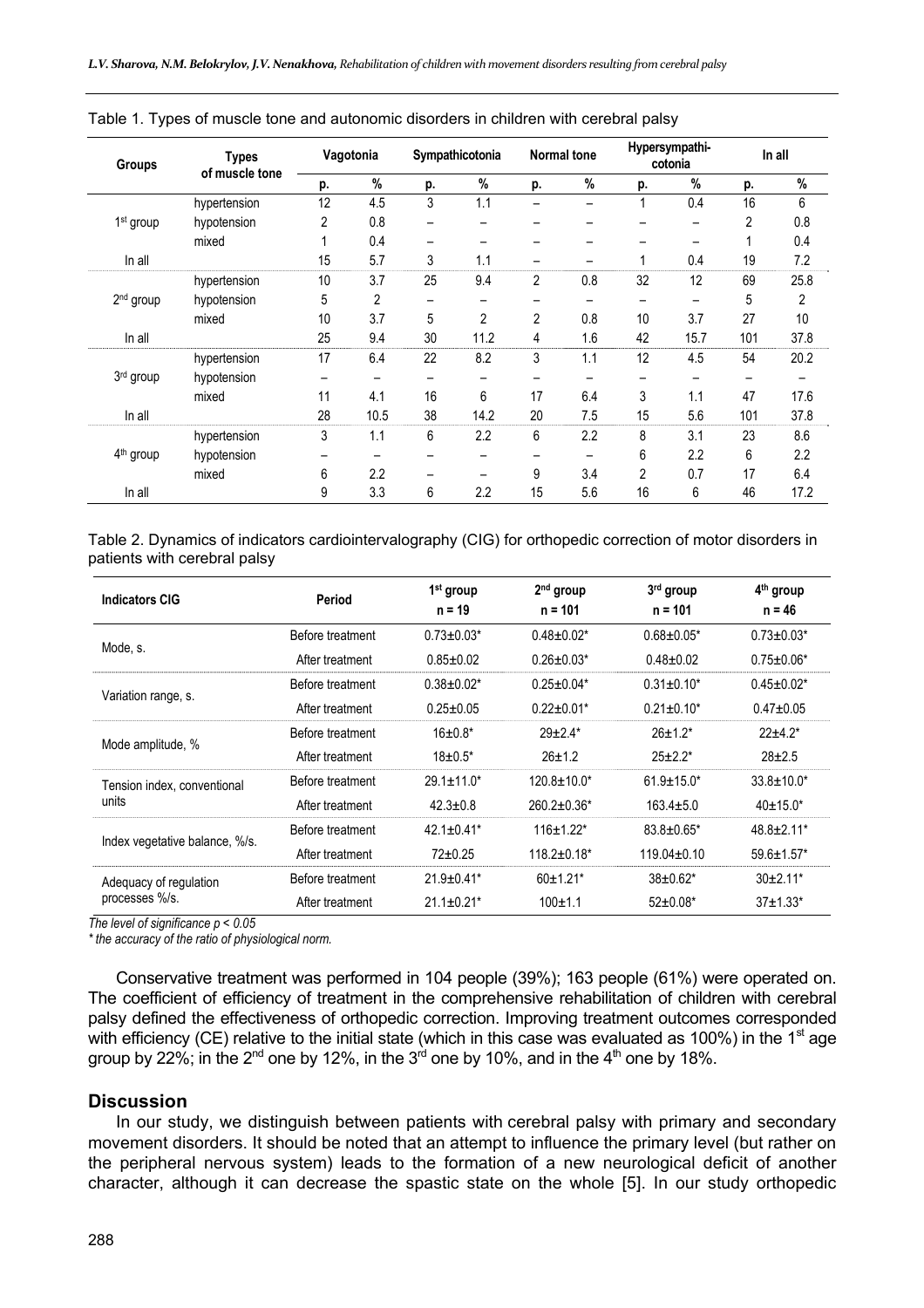rehabilitation covered the area of secondary disorders. Treatment of movement disorders was integrated in all forms of cerebral palsy and started as soon as a diagnosis was set.

Our whole approach was no different from conventional concepts and anticipated succession stages of conservative and surgical treatment with multilevel correction of unsound strained limb segments and formed contractures [7, 9, 13, 14, 15]. Formation rehabilitation closely intertwined with questions of surgical tactics, the appropriateness of which was thoroughly discussed from the standpoint of predicting outcomes.

Conservative treatment was carried out from the first weeks of life, and continued throughout the period of growth. We used medications, massage, physical therapy, physical therapy treatments and orthopedic products.

Approaches to surgical correction of movement disorders conditionally divided into several groups depending on the specific problem and the way to achieve it. Thus, increased muscle tone correction was carried out by decompressive miotenotomy, plastic elongation of muscles and tendons, or by the comparative elongation by means of shortening osteotomy. Correction of balance muscle strength was carried out by grafting (transposition) tendons of actively functioning muscles to eliminate motor deficits of individual muscle groups. Intervention on the bones, joints (osteotomy, arthrodesis, tenodesis, arthroplasty) was performed in order to eliminate improper position and increase the stability of the limb. In general, all the variety of complications of surgery occurred no more frequently than in the correction of the foot with the intervention of soft tissue [16].

With orthopedic correction of movement disorders, the following groups of patients were distinguished:

1. Carrying gypsum  $-36$  people (13.5 %).

2. Using only orthopedic products (orthopedic appliances and shoes) – 10 (3.7%).

3. A combination of gypsum with orthopedic products – 58 people (21.7 %).

4. A combination of surgical correction with the use of orthopedic products – 163 people (61%). As other authors, we also adopted a differentiated approach to the choice of the treatment in children of different age groups, and the choice of surgical approach depended on the nature of the formed motor disorders [6, 14, 11, 6, 13, 8]. In general, it is quite possible to develop a reasonable system of correction of deformity in patients with cerebral palsy [17].

In children with cerebral palsy aged 0 to 3 years in the treatment we mainly used orthopedic correction of muscle tone, which was to immobilize limbs staged with casts, then followed by wearing orthopedic appliances and orthopedic shoes. In the age group of 4 to 7 years surgical treatment dominated aiming at normalization of muscles and ligaments, as in this period persistent limb deformities and contractures of the joints are formed that are unsuccessfully treated by casts. In groups of 8 to 12 years and from 13 to 16 years surgical treatment was aimed at eliminating distortions. Surgical interventions for the correction of movement disorders was performed with using the soft tissue surgery in 206 people (77.1%), and it needed bone procedures in 61 people (22.9%). Soft tissue interventions included myotomy, lengthening muscles and tendons in 156 people (58.4%), with the movement of the tendon changes in the functional purpose directed to convert flexors to extensors in 12 people (4.5%), transferring contracted muscles to the paralyzed antagonists in 22 people (8.2%), transplanting a muscle with its shortening to convert its function  $$ in 16 people (6%). Interventions carried out on bones included corrective intertrochanteric osteotomy of the femur, sometimes in combination with pelvic osteotomy in 29 people (10.9%), combining shortening and corrective osteotomy of the femur (in cases of paralytic dislocation of the hip) with a corrective osteotomy of the pelvis in 14 people (5.2%). In cases of "trochanter failure" we held distal transposition of the greater trochanter in 5 people (1.9%); the correction of the foot with help of Ilizarov's apparatus was performed in 5 people (1.9 %), and bone and plastic surgery performed on feet in 8 people (3%).

The dynamics of the neuropsychiatric status and electrophysiological parameters continued for 5-7 years of observations. After our treatment we noted a strong tendency to suppress the abnormal activity of the subcortical brain structures. There were also normalization mechanisms of vegetative support activities. Now it has become possible to predict the timing of development of